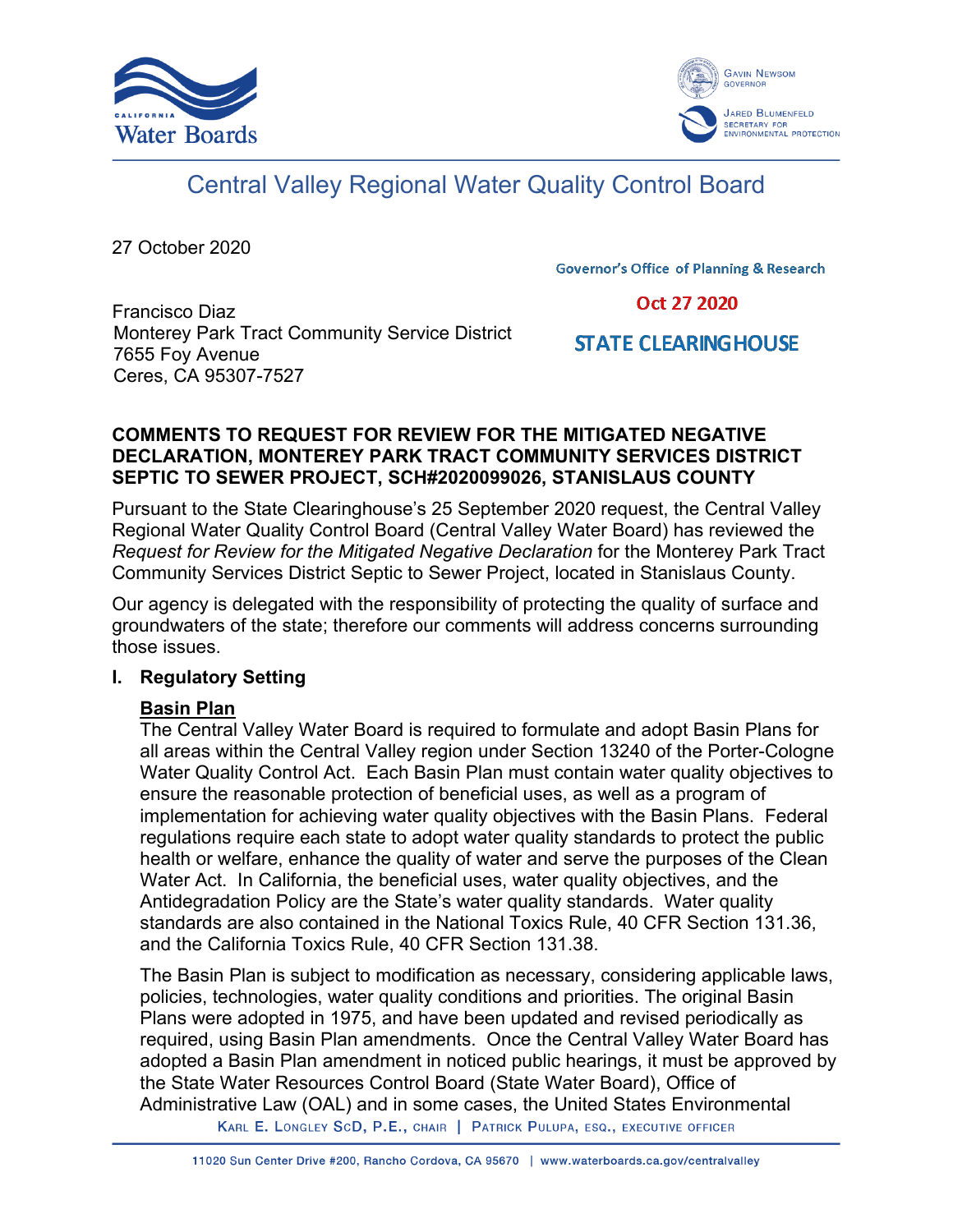Monterey Park Tract Community  $\overline{2}$  - 2 - 27 October 2020 Services District Septic to Sewer Project Stanislaus County

Protection Agency (USEPA). Basin Plan amendments only become effective after they have been approved by the OAL and in some cases, the USEPA. Every three (3) years, a review of the Basin Plan is completed that assesses the appropriateness of existing standards and evaluates and prioritizes Basin Planning issues. For more information on the *Water Quality Control Plan for the Sacramento and San Joaquin River Basins*, please visit our website:

[http://www.waterboards.ca.gov/centralvalley/water\\_issues/basin\\_plans/](http://www.waterboards.ca.gov/centralvalley/water_issues/basin_plans/)

#### **Antidegradation Considerations**

All wastewater discharges must comply with the Antidegradation Policy (State Water Board Resolution 68-16) and the Antidegradation Implementation Policy contained in the Basin Plan. The Antidegradation Implementation Policy is available on page 74 at:

https://www.waterboards.ca.gov/centralvalley/water\_issues/basin\_plans/sacsjr\_2018 05.pdf

In part it states:

*Any discharge of waste to high quality waters must apply best practicable treatment or control not only to prevent a condition of pollution or nuisance from occurring, but also to maintain the highest water quality possible consistent with the maximum benefit to the people of the State.*

*This information must be presented as an analysis of the impacts and potential impacts of the discharge on water quality, as measured by background concentrations and applicable water quality objectives.*

The antidegradation analysis is a mandatory element in the National Pollutant Discharge Elimination System and land discharge Waste Discharge Requirements (WDRs) permitting processes. The environmental review document should evaluate potential impacts to both surface and groundwater quality.

#### **II. Permitting Requirements**

#### **Construction Storm Water General Permit**

Dischargers whose project disturb one or more acres of soil or where projects disturb less than one acre but are part of a larger common plan of development that in total disturbs one or more acres, are required to obtain coverage under the General Permit for Storm Water Discharges Associated with Construction and Land Disturbance Activities (Construction General Permit), Construction General Permit Order No. 2009-0009-DWQ. Construction activity subject to this permit includes clearing, grading, grubbing, disturbances to the ground, such as stockpiling, or excavation, but does not include regular maintenance activities performed to restore the original line, grade, or capacity of the facility. The Construction General Permit requires the development and implementation of a Storm Water Pollution Prevention Plan (SWPPP). For more information on the Construction General Permit, visit the State Water Resources Control Board website at:

[http://www.waterboards.ca.gov/water\\_issues/programs/stormwater/constpermits.sht](http://www.waterboards.ca.gov/water_issues/programs/stormwater/constpermits.shtml) [ml](http://www.waterboards.ca.gov/water_issues/programs/stormwater/constpermits.shtml)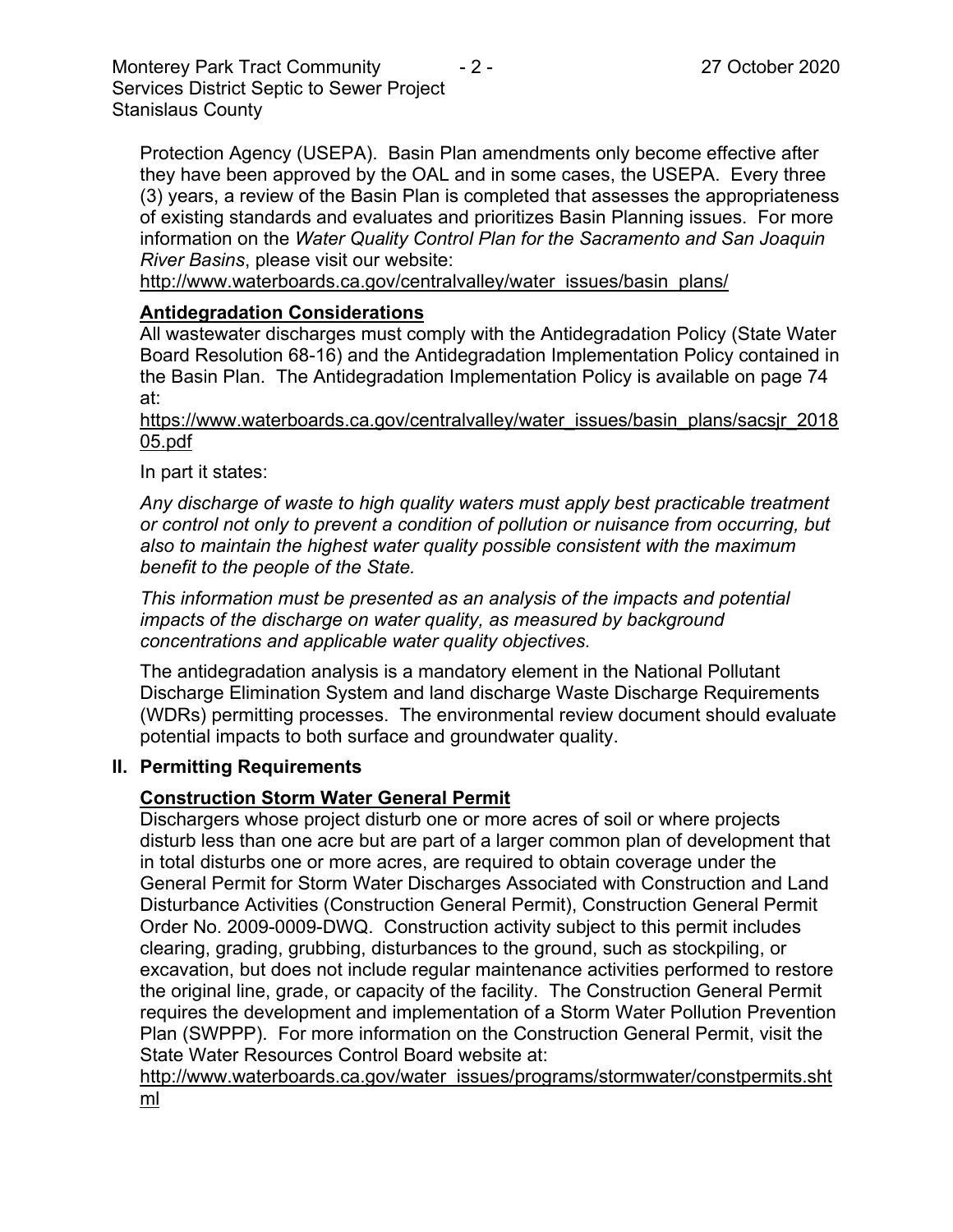Monterey Park Tract Community  $\overline{a}$  - 3 - 27 October 2020 Services District Septic to Sewer Project Stanislaus County

## **Industrial Storm Water General Permit**

Storm water discharges associated with industrial sites must comply with the regulations contained in the Industrial Storm Water General Permit Order No. 2014- 0057-DWQ. For more information on the Industrial Storm Water General Permit, visit the Central Valley Water Board website at:

http://www.waterboards.ca.gov/centralvalley/water\_issues/storm\_water/industrial\_ge neral\_permits/index.shtml

### **Waste Discharge Requirements – Discharges to Land**

Pursuant to the State Board's Onsite Wastewater Treatment Systems Policy, the regulation of the septic system may be regulated under the local agency's management program.

For more information on waste discharges to land, visit the Central Valley Water Board website at:

http://www.waterboards.ca.gov/centralvalley/water\_issues/waste\_to\_land/index.shtm l

## **Dewatering Permit**

If the proposed project includes construction or groundwater dewatering to be discharged to land, the proponent may apply for coverage under State Water Board General Water Quality Order (Low Threat General Order) 2003-0003 or the Central Valley Water Board's Waiver of Report of Waste Discharge and Waste Discharge Requirements (Low Threat Waiver) R5-2018-0085. Small temporary construction dewatering projects are projects that discharge groundwater to land from excavation activities or dewatering of underground utility vaults. Dischargers seeking coverage under the General Order or Waiver must file a Notice of Intent with the Central Valley Water Board prior to beginning discharge.

For more information regarding the Low Threat General Order and the application process, visit the Central Valley Water Board website at: http://www.waterboards.ca.gov/board decisions/adopted orders/water quality/2003/ wqo/wqo2003-0003.pdf

For more information regarding the Low Threat Waiver and the application process, visit the Central Valley Water Board website at:

https://www.waterboards.ca.gov/centralvalley/board\_decisions/adopted\_orders/waiv ers/r5-2018-0085.pdf

## **Limited Threat General NPDES Permit**

If the proposed project includes construction dewatering and it is necessary to discharge the groundwater to waters of the United States, the proposed project will require coverage under a National Pollutant Discharge Elimination System (NPDES) permit. Dewatering discharges are typically considered a low or limited threat to water quality and may be covered under the General Order for *Limited Threat Discharges to Surface Water* (Limited Threat General Order). A complete Notice of Intent must be submitted to the Central Valley Water Board to obtain coverage under the Limited Threat General Order. For more information regarding the Limited